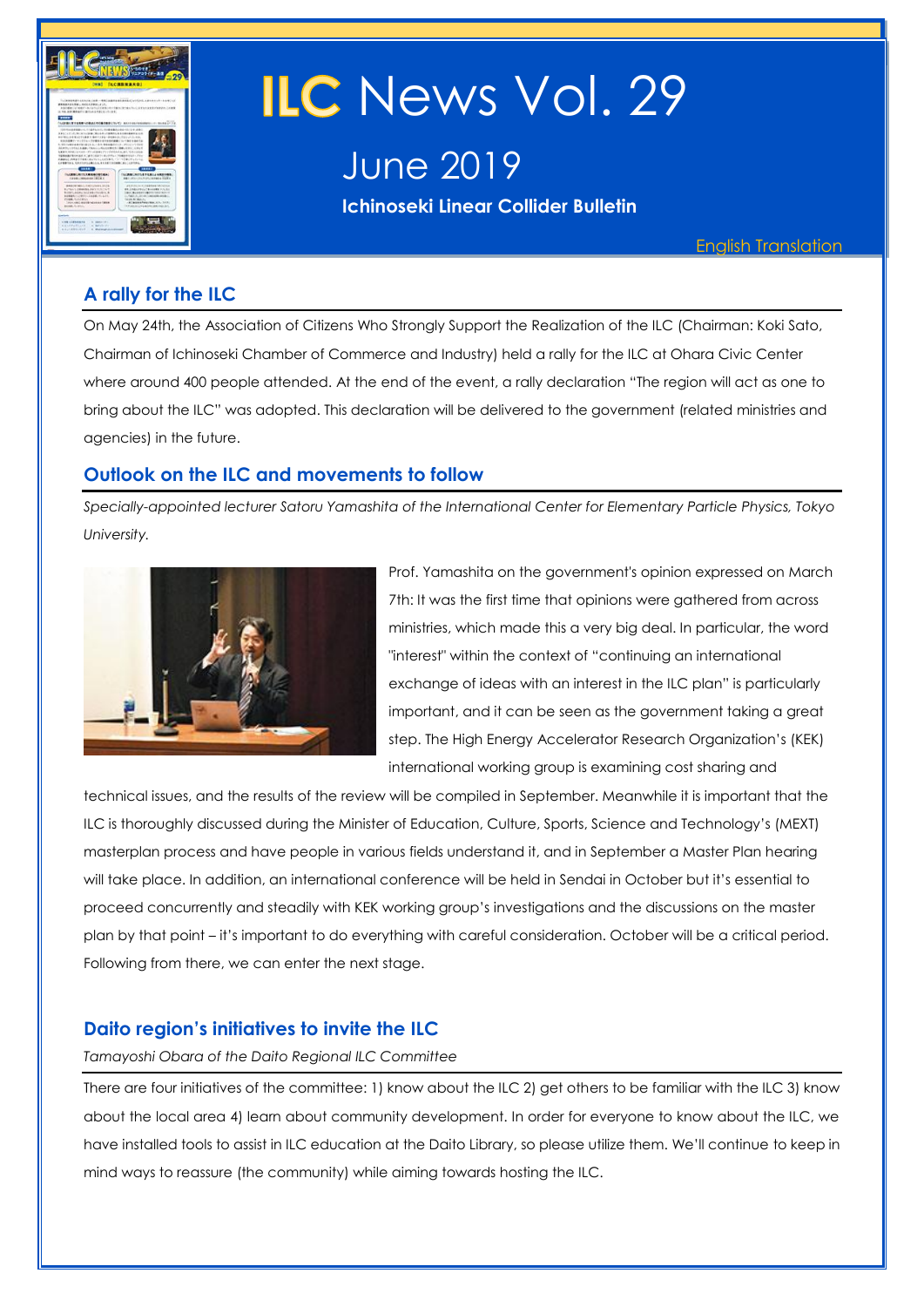## **Report on the examination of inviting the ILC by young employees**

*Tsukasa Murata of Ryoban Industrial Plaza, Junior ILC Examination Association* 

We examined three themes of town development: (1) educating the children who will be responsible for the next generation, (2) creating an environment where foreigners can live with peace of mind, and (3) enhancing the appeal of the area to put a stop to population decline. We summarized the examination results of 2014 and submitted it as a report to the city. The utilization of the web application 'Mapuko XD', developed by Ichinoseki College of Technology, could help ILC and corporate promotion.

## Pick Up News

## **ILC Lecture – In response to the government's expression of interest**



The Iwate ILC Promotion Council (Chairman: Kunihisa Yamura, Chairman of the Morioka Chamber of Commerce) held an ILC seminar at a hotel in Morioka on March 27th where about 400 people from in and around the prefecture gathered. The lecture was in response to March 7th, where the Japanese government expressed its interest toward the ILC for the first time. Kenshi Hirokane, the author who

introduced the ILC in his popular manga 'Chairman Kosaku Shima,' said "I saw it as a national project and drew it so readers could understand that. The manga portrays the ILC as a means to create a city in Iwate that will connect with the world, and that it will become an example of Japan's growth. To gain a broader understanding we must strengthen measures of ministries and the media, and work together to attract the ILC to Iwate."

## **ILC commentary seminar**



The Tohoku ILC Preparation Office, which was established under the Tohoku ILC Promotion Council, held an ILC commentary seminar on March 17th at the Ohara Civic Center where about 100 people were in attendance. Jun Sasaki, executive director of Iwate Prefecture's Office of Science and ILC Promotion, and Shinichiro Michizono of the High Energy Accelerator Research Organization (KEK) spoke on the latest developments and responded to questions about the ILC.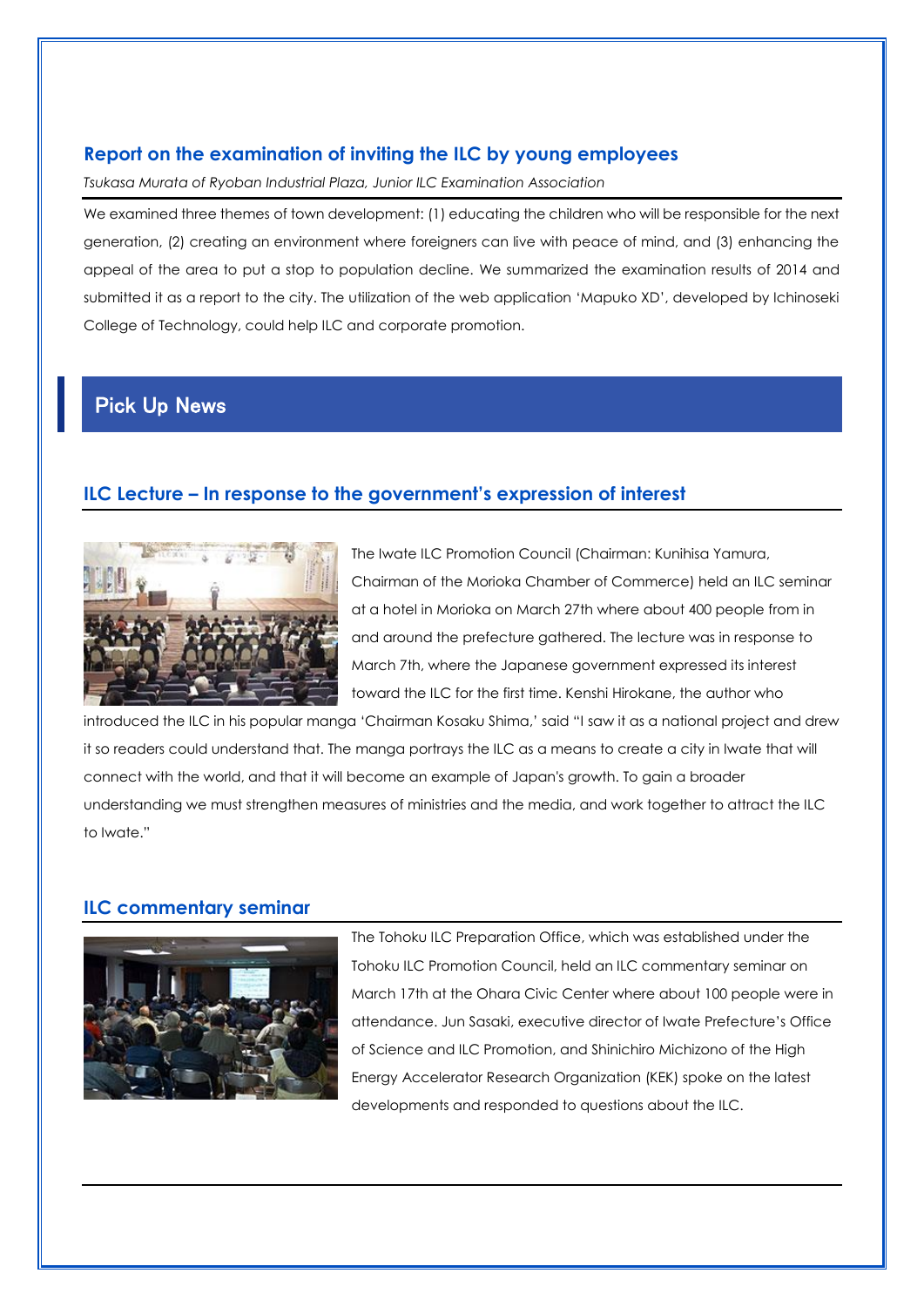## **Students submits petition to MEXT**

Graduates of Ichinoseki Daiichi High School, Hironobu Asari (sophomore of Iwate Medical University) and Ryota



Konno, (sophomore of Tohoku University), handed in their petition aimed toward the realization of the ILC on March 28th to Masahiko Shibayama, Minister of Education, Culture, Sports, Science and Technology (MEXT) . The petition was founded back when they were in high school and amassed signatures of 5,664 people. Asari hopes for, "the ILC to come to Iwate and for it to facilitate the academic and economic development

of the prefecture." Konno expressed that "as someone who studies physics, I want to do research at the ILC."

## News Clippings

## **Government expresses interest in the ILC for the first time**

On March 7th, The Ministry of Education, Culture, Sports, Science and Technology (MEXT) expressed interest in the ILC for the first time, saying, "MEXT will continue to discuss the ILC project with other governments, while having an interest in the ILC." In response, Geoffrey Taylor, Chairman of the ICFA (International Future Accelerator Commission), who is promoting the ILC internationally said, "We're still very hopeful that in not too long a time we will end up with a positive response to hosting the ILC from Japan." In addition, within ICFA's statement on March 22nd, "ICFA views the statement of continuing interest in the ILC within MEXT and related ministries and agencies as an important milestone along the path to the ILC."

#### **New banners and posters**



A new banner and poster were unveiled in Iwate Prefecture in response to the government's expression of interest. Iwate's culture of gold inspired the lettering "We're ready for the ILC! –Bringing the ILC to Tohoku!" to be in gold. The banner is posted on the Iwate Prefectural Government Building and at the east exit of Ichinoseki Station.

## **KEK announces the establishment of an international working group**

On April 2nd, in response to the government's expression of interest, The High Energy Accelerator Research Organization (KEK) stated its intention to establish an international working group made up of researchers to discuss the role sharing of technology and international costs, and will submit a report in September. The working group which consists of two members from Japan, two from the United States, and one member from France, Germany and India held their first meeting on May 17th.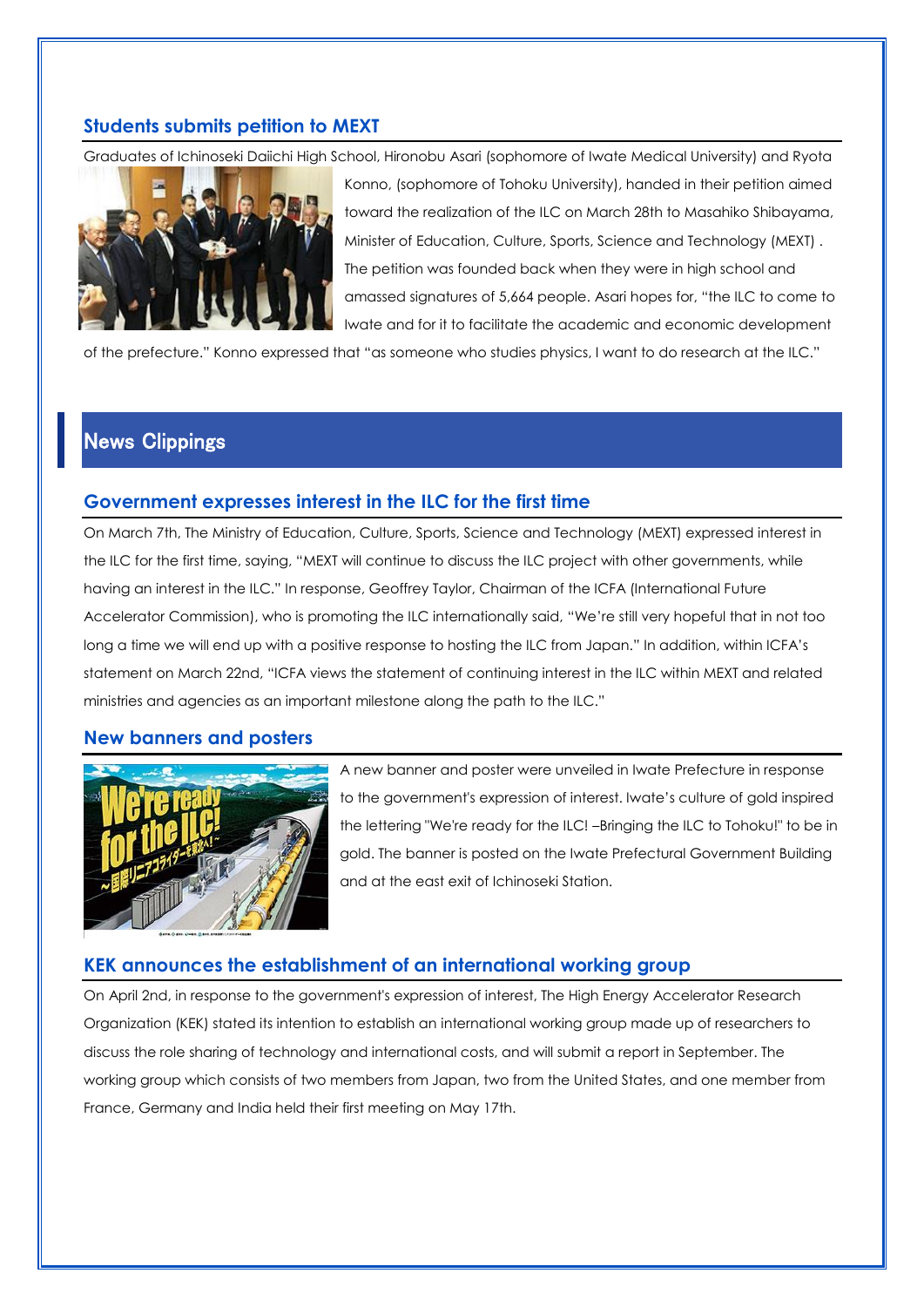## **Iwate-Miyagi joint meeting request**

On April 18th, members of the Federation of Iwate and Miyagi Prefectural Assembly Members requested the Liberal Democratic Party (LDP), MEXT and the Federation of Diet Members for the ILC to rank the ILC as a national project and expressed that the project should be hosted as quickly as possible.

## **The Tome ILC Promotion Council held a general meeting**



On May 23rd, the Tome ILC Promotion Council held their annual general meeting in Tome City. About 100 delegates attended the assembly. Former Defense Minister, Itsunori Onodera of the House of Representatives, followed on with a special lecture on the invitation of the ILC, and said "the enthusiasm of the area, peaking the interest of the government, and the request from researchers; these three initiatives are what're necessary."

## Bell's Corner

#### **The need to know more about 119 (emergency number for fire/ambulance)**



Although one of the first things that you learn when you live in Japan is to call 119 if there is a medical emergency, I didn't expect myself to ever be in a situation where I would question calling in the face of an emergency.

One of my friends from the States was visiting Ichinoseki when he suddenly placed his hands on his chest, his face became bright red, but in that moment he kept repeating that we don't call an ambulance. In the U.S it seems there are cases where calling an

ambulance can result in fees in the 1000s to several 1000s, as an Australian, I don't believe the ambulance is cheap by any means, especially without insurance. As we struggled to find hospitals that were open at night, my friend's symptoms subsided. I said goodbye to him as he traveled off with another one of my friends, but I worried that if the symptoms were to come back or worsen, would they be able to call the ambulance in Japanese? The next day I told my friend about this and she said 'the ambulance is free in Japan' and that I should see what would happen if I were to call 119.

This motivated me to visit the Fire Department Head Quarters and learn about what would happen if a foreigner who cannot speak Japanese in Ichinoseki, were to call an ambulance. The fire department set up a trial call for me to test out the system. The first thing I did when I called 119 was say 'English Please' and shortly after, I was connected to a three-way interpretation system where the interpreter verified which language I needed. The system is also available in Korean, Portuguese, Spanish and Chinese. I was also shown a tablet